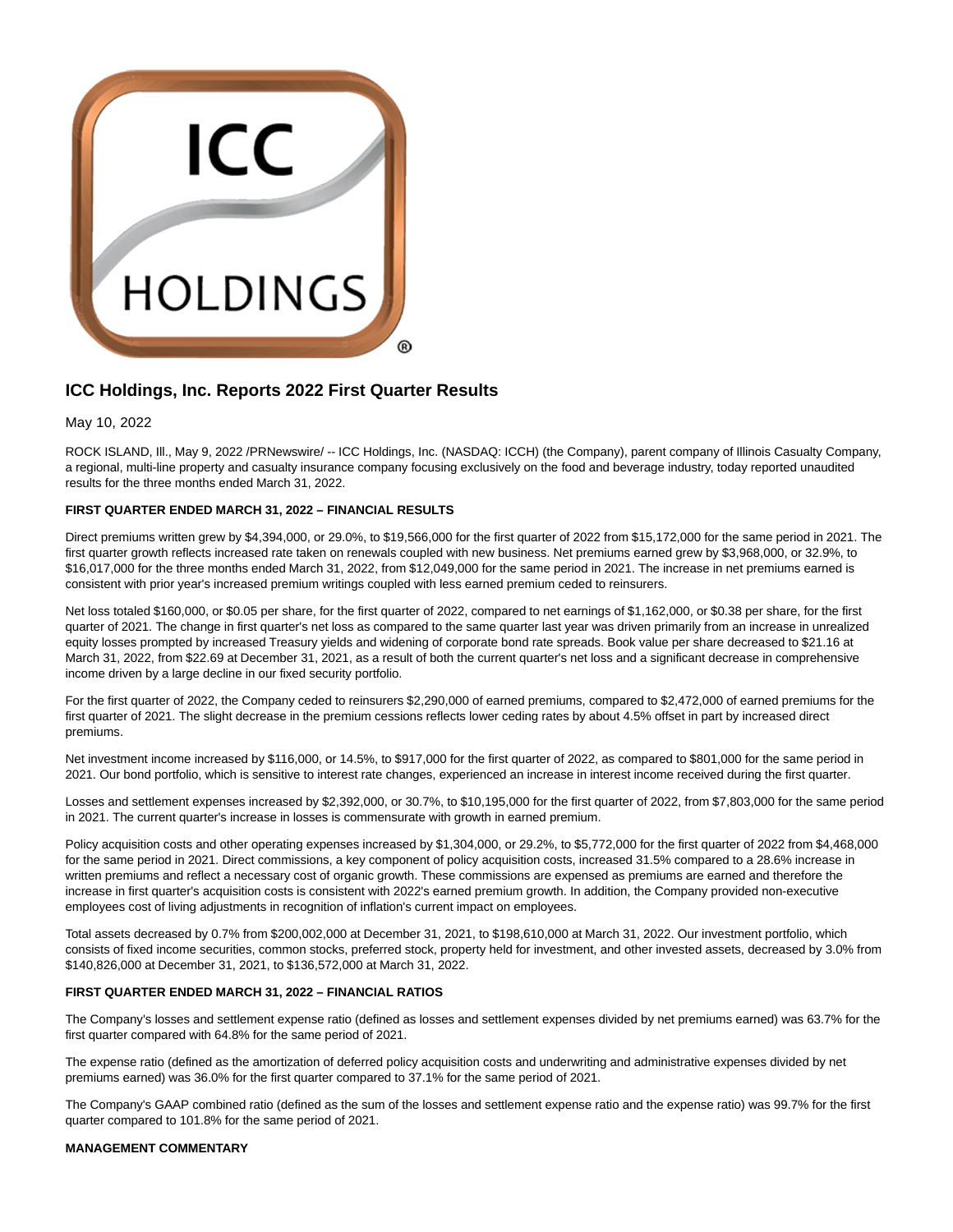"We are very pleased with generating positive operating results thus far in 2022. The first quarter's premium writings have set the stage for another exciting year, outpacing a typical first quarter by about 20%. The focus has been on retaining business of existing policyholders and ensuring the Company has adequate renewal rates to support future loss experience.

"Our positive growth in quality insurance policies continues to be instrumental in reducing our loss ratio as demonstrated in the first quarter compared to the same quarter last year. The equity and bond market declines experienced by the insurance industry, outpaced the Company's first quarter profits. As the markets continue to react to inflationary pressures, we are committed to maintaining investment portfolio diversity and exploring new investment property opportunities.

"The Company's geographic expansion efforts have gained traction and a selected handful of potential new states are currently undergoing a healthy dose of scrutiny. We are positioned to provide ICC expertise to more policyholders in the coming year," stated Arron Sutherland, President and Chief Executive Officer.

## **ABOUT ICC HOLDINGS, INC.**

ICC Holdings, Inc. is a vertically integrated company created to facilitate the growth, expansion, and diversification of its subsidiaries in order to maximize value to its stakeholders. The group of companies consolidated under ICC Holdings, Inc. engages in diverse, yet complementary business activities, including property and casualty insurance, real estate, and information technology.

The Company's common shares trade on the NASDAQ Capital Market under the ticker symbol "ICCH". For more information about ICC Holdings, visit [http://ir.iccholdingsinc.com.](https://c212.net/c/link/?t=0&l=en&o=3531276-1&h=2779911836&u=http%3A%2F%2Fir.iccholdingsinc.com%2F&a=http%3A%2F%2Fir.iccholdingsinc.com)

#### **FORWARD-LOOKING STATEMENTS**

This press release, and oral statements made regarding the subjects of this release, contains forward-looking statements, within the meaning of the Private Securities Litigation Reform Act of 1995, or the Reform Act, which may include, but are not limited to, statements regarding the Company's, plans, objectives, expectations, and intentions and other statements contained in this press release that are not historical facts, including statements identified by words such as "believe," "plan," "seek," "expect," "intend," "estimate," "anticipate," "will," and similar expressions. All statements addressing operating performance, events, or developments that the Company expects or anticipates will occur in the future, including statements relating to revenue and profit growth; future responses to and effects of the COVID-19 pandemic, as well the distribution and effectiveness of COVID-19 vaccines, including their effects on our business operations and claims activity; new theories of liability; judicial, legislative, regulatory and other governmental developments, including, but not limited to, liability related to business interruption claims related to COVID-19; litigation tactics and developments; product and segment expansion; regulatory approval in connection with expansion; downturns and volatility in global economies and equity and credit markets, including as a result of inflation and supply chain disruptions and continued labor shortages; interest rates and changes in rates could adversely affect the Company's business and profitability; and market share, as well as statements expressing optimism or pessimism about future operating results, are forward-looking statements within the meaning of the Reform Act. The forward-looking statements are based on management's current views and assumptions regarding future events and operating performance, and are inherently subject to significant business, economic, and competitive uncertainties and contingencies and changes in circumstances, many of which are beyond the Company's control. The statements in this press release are made as of the date of this press release, even if subsequently made available by the Company on its website or otherwise. The Company does not undertake any obligation to update or revise these statements to reflect events or circumstances occurring after the date of this press release.

Although the Company does not make forward-looking statements unless it believes it has a reasonable basis for doing so, the Company cannot guarantee their accuracy. The foregoing factors, among others, could cause actual results to differ materially from those described in these forwardlooking statements. For a list of other factors which could affect the Company's results, see the Company's filings with the Securities and Exchange Commission, "Item 7. Management's Discussion and Analysis of Financial Condition and Results of Operations," including "Forward-Looking Information," set forth in the Company's Annual Report on Form 10-K for the year ended December 31, 2021. No undue reliance should be placed on any forward-looking statements.

#### **ICC Holdings, Inc. and Subsidiaries Condensed Consolidated Balance Sheets**

|                                                                                | As of         |               |
|--------------------------------------------------------------------------------|---------------|---------------|
|                                                                                | March 31,     | December 31,  |
|                                                                                | 2022          | 2021          |
|                                                                                | (Unaudited)   |               |
| Assets                                                                         |               |               |
| Investments and cash:                                                          |               |               |
| Fixed maturity securities (amortized cost of \$104,466,061 at 3/31/2022 and    |               |               |
| \$102,145,223 at 12/31/2021)                                                   | \$101,872,420 | \$105,841,543 |
| Common stocks at fair value                                                    | 22,795,115    | 23,608,197    |
| Preferred stocks at fair value                                                 | 2,858,036     | 2,780,450     |
| Other invested assets                                                          | 3,175,674     | 3,086,568     |
| Property held for investment, at cost, net of accumulated depreciation of      |               |               |
| \$504,718 at 3/31/2022 and \$464,713 at 12/31/2021                             | 5,871,484     | 5,509,114     |
| Cash and cash equivalents                                                      | 4,580,287     | 4,606,378     |
| Total investments and cash                                                     | 141,153,016   | 145,432,250   |
| Accrued investment income                                                      | 726,561       | 659,413       |
| Premiums and reinsurance balances receivable, net of allowances for            |               |               |
| uncollectible amounts of \$100,000 at 3/31/2022 and 12/31/2021                 | 27,410,129    | 27,199,804    |
| Ceded unearned premiums                                                        | 948,000       | 967,022       |
| Reinsurance balances recoverable on unpaid losses and settlement expenses,     |               |               |
| net of allowances for uncollectible amounts of \$0 at 3/31/2022 and 12/31/2021 | 16,088,694    | 14,521,219    |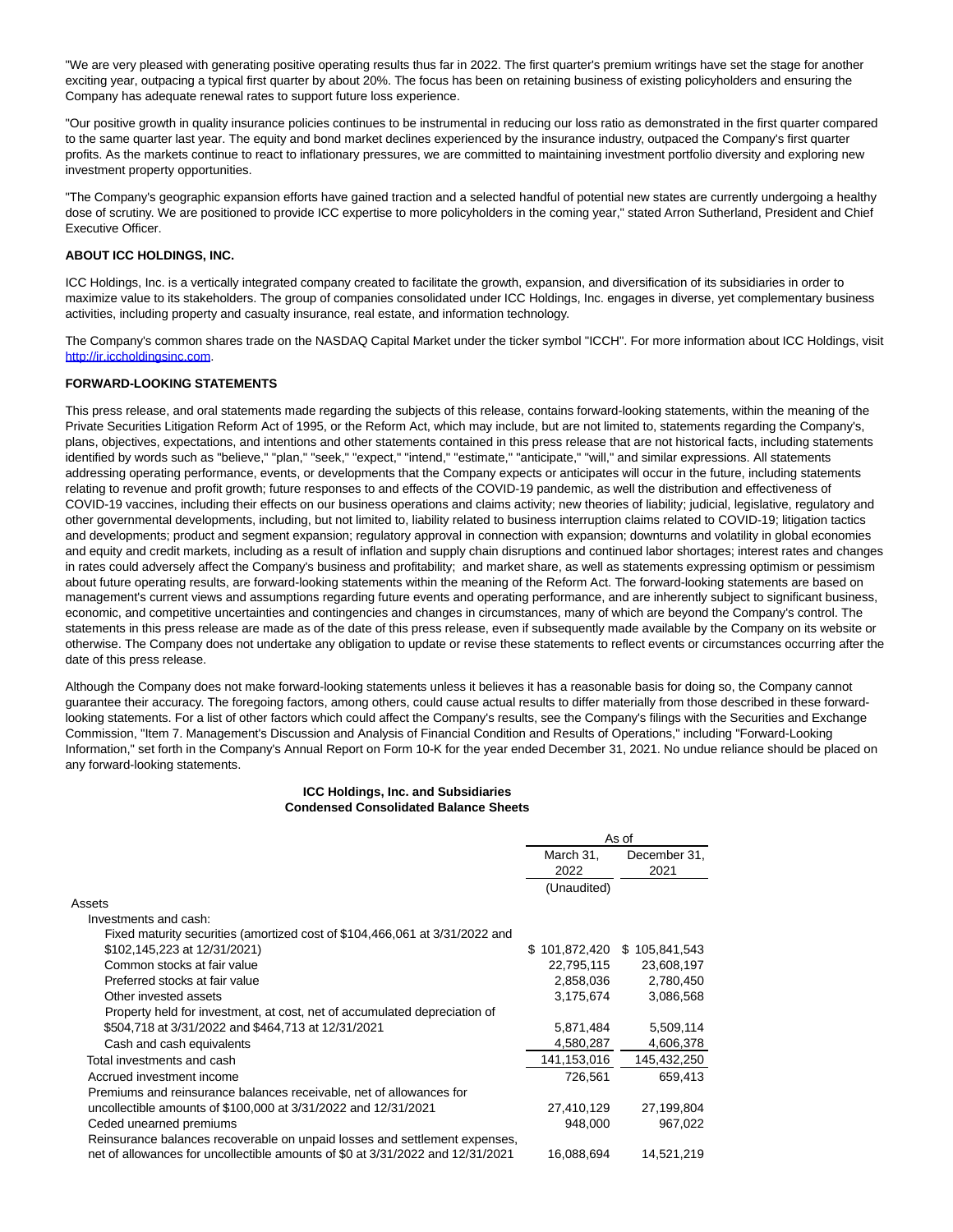| Federal income taxes                                                     | 631,825             | 195,694       |
|--------------------------------------------------------------------------|---------------------|---------------|
| Deferred policy acquisition costs, net                                   | 7,156,770           | 6,538,844     |
| Property and equipment, at cost, net of accumulated depreciation of      |                     |               |
| \$6,302,395 at 3/31/2022 and \$6,243,055 at 12/31/2021                   | 3,189,728           | 3,144,218     |
| Other assets                                                             | 1,305,288           | 1,343,504     |
| <b>Total assets</b>                                                      | 198,610,011         | \$200,001,968 |
| Liabilities and Equity                                                   |                     |               |
| Liabilities:                                                             |                     |               |
| Unpaid losses and settlement expenses                                    | \$<br>67,407,376 \$ | 61,834,809    |
| Unearned premiums                                                        | 37,509,068          | 36,212,266    |
| Reinsurance balances payable                                             | 503,656             | 1,368,294     |
| Corporate debt                                                           | 18,452,288          | 18,455,342    |
| Accrued expenses                                                         | 4,174,785           | 5,441,611     |
| Income taxes - deferred                                                  |                     | 954,862       |
| Other liabilities                                                        | 872,609             | 1,030,870     |
| <b>Total liabilities</b>                                                 | 128,919,782         | 125,298,054   |
| Equity:                                                                  |                     |               |
| Common stock <sup>1</sup>                                                | 35,000              | 35,000        |
| Treasury stock, at cost <sup>2</sup>                                     | (3, 122, 492)       | (3, 155, 399) |
| Additional paid-in capital                                               | 32,989,963          | 32,965,136    |
| Accumulated other comprehensive earnings, net of tax                     | (2,049,042)         | 2,920,027     |
| Retained earnings                                                        | 44,122,755          | 44,282,895    |
| Less: Unearned Employee Stock Ownership Plan shares at cost <sup>3</sup> | (2, 285, 955)       | (2,343,745)   |
| Total equity                                                             | 69,690,229          | 74,703,914    |
| Total liabilities and equity                                             | 198,610,011<br>\$   | \$200,001,968 |
|                                                                          |                     |               |

1Par value \$0.01; authorized: 2022 – 10,000,000 shares and 2021 – 10,000,000 shares; issued: 2022 – 3,500,000 shares and 2021 – 3,500,000 shares; outstanding: 2022 –3,293,811 and 2021 –3,291,852 shares 22022 –206,189 shares and 2021 –208,875 shares

32022 –228,595 shares and 2021 –234,374 shares

## **ICC Holdings, Inc. and Subsidiaries Condensed Consolidated Statements of Earnings and Comprehensive Earnings (Unaudited)**

|                                                       | For the Three-Months Ended |               |    |             |
|-------------------------------------------------------|----------------------------|---------------|----|-------------|
|                                                       |                            | March 31,     |    |             |
|                                                       |                            | 2022          |    | 2021        |
| Net premiums earned                                   | \$                         | 16,016,677    | \$ | 12,048,713  |
| Net investment income                                 |                            | 917,081       |    | 801,406     |
| Net realized investment gains                         |                            | 207,585       |    | 186,709     |
| Net unrealized (losses) gains on equity securities    |                            | (1,292,692)   |    | 876,316     |
| Other income                                          |                            | 159,431       |    | 46,716      |
| Consolidated revenues                                 |                            | 16,008,082    |    | 13,959,860  |
| Losses and settlement expenses                        |                            | 10,195,201    |    | 7,802,706   |
| Policy acquisition costs and other operating expenses |                            | 5,772,400     |    | 4,467,578   |
| Interest expense on debt                              |                            | 61,011        |    | 53,702      |
| General corporate expenses                            |                            | 189,415       |    | 163,982     |
| Total expenses                                        |                            | 16,218,027    |    | 12,487,968  |
| (Loss) earnings before income taxes                   |                            | (209, 945)    |    | 1,471,892   |
| Total income tax (benefit) expense                    |                            | (49, 805)     |    | 309,951     |
| Net (loss) earnings                                   | \$                         | (160,140)     | \$ | 1,161,941   |
|                                                       |                            |               |    |             |
| Other comprehensive loss, net of tax                  |                            | (4,969,069)   |    | (2,226,522) |
| Comprehensive loss                                    | \$                         | (5, 129, 209) | \$ | (1,064,581) |
|                                                       |                            |               |    |             |
| Earnings per share:                                   |                            |               |    |             |
| Basic:                                                |                            |               |    |             |
| Basic net (loss) earnings per share                   | \$                         | (0.05)        | S  | 0.38        |
| Diluted:                                              |                            |               |    |             |
| Diluted net (loss) earnings per share                 | \$                         | (0.05)        | \$ | 0.38        |
| Weighted average number of common shares outstanding: |                            |               |    |             |
| Basic                                                 |                            | 3,060,208     |    | 3,034,233   |
| <b>Diluted</b>                                        |                            | 3,072,176     |    | 3,044,479   |